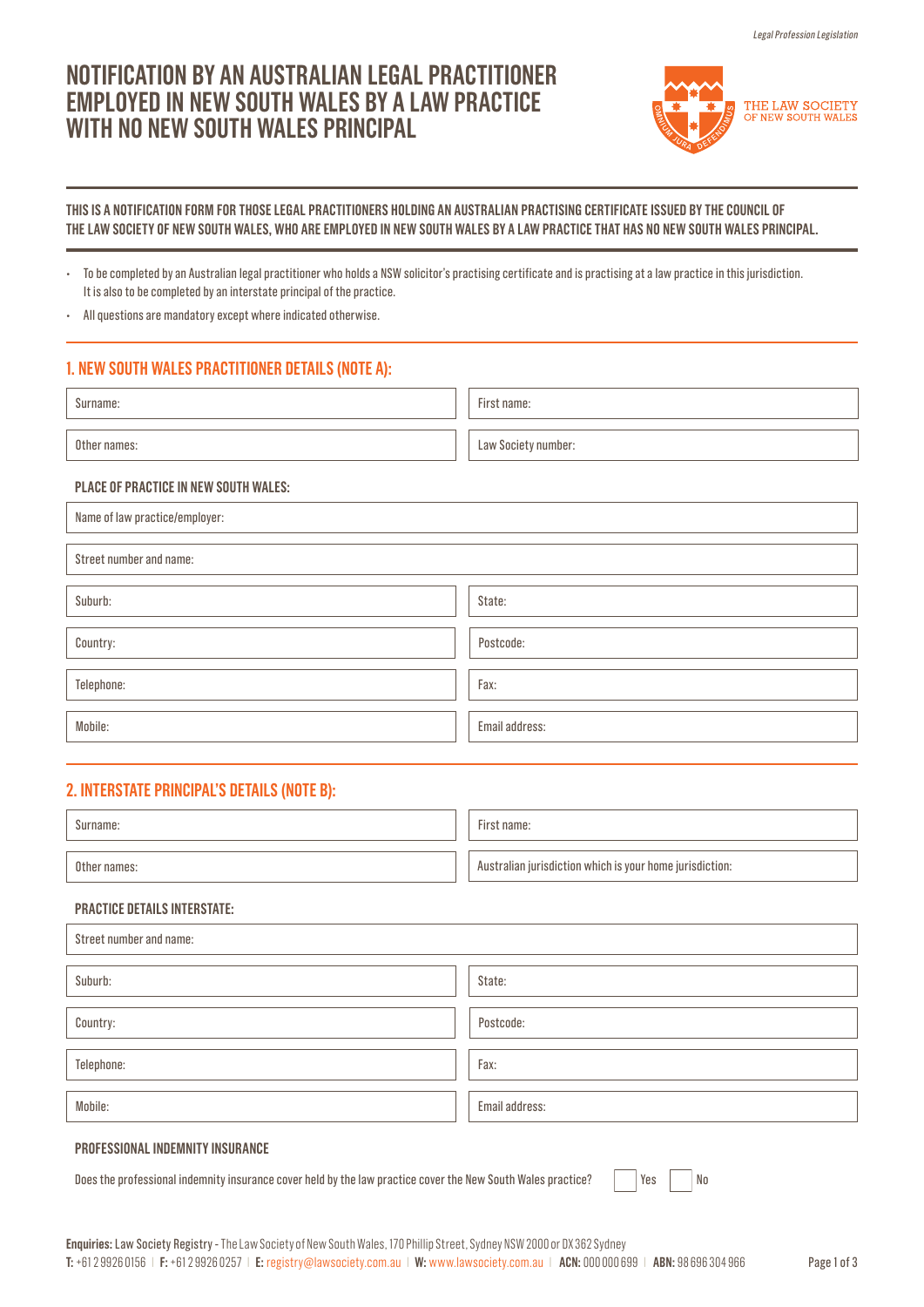# **3. SUPERVISING SOLICITOR'S DETAILS:**

Name of the supervising solicitor of the New South Wales Office:

#### Home jurisdiction of supervising solicitor:

#### **DETAILS OF SUPERVISION**

Provide details below as to how the supervision of the New South Wales office will be carried out including the method and frequency of supervision.

Attach additional page if necessary.

## **4. DECLARATION MADE BY NSW EMPLOYEE**

I declare that the contents of this notification are true and correct and I undertake to notify The Law Society of New South Wales within 7 days if my practice details change.

Signed:

Ø

### **5. DECLARATION MADE BY INTERSTATE PRINCIPAL (NOTE C)**

I declare that the contents of this notification are true and correct and that I am authorised to engage in legal practice as a principal of the law practice shown on this form by the relevant interstate registration authority and I undertake to notify The Law Society of New South Wales within 7 days if I cease to be the holder of a current interstate practising certificate as a principal and/or if I change supervision arrangements of the New South Wales employee mentioned herein.

Signed:

| Dated (DD/MM/YYYY): |  |  |
|---------------------|--|--|

## **6. LODGEMENT OF NOTIFICATION FORM**

### **CHECKLIST**

Has the declaration been signed by the NSW employee?

Has the declaration been signed by the interstate Principal?

Have the required supporting documents been attached? (see Explanatory Notes)

| Please return completed form to:    |
|-------------------------------------|
| <b>LAW SOCIETY REGISTRY</b>         |
| 170 Phillip Street, Sydney NSW 2000 |
| or DX 362 Sydney                    |

**Please direct any queries to the Registry on:**  Email: registry@lawsociety.com.au Telephone: +61 2 9926 0156 Fax: +61 2 9926 0257